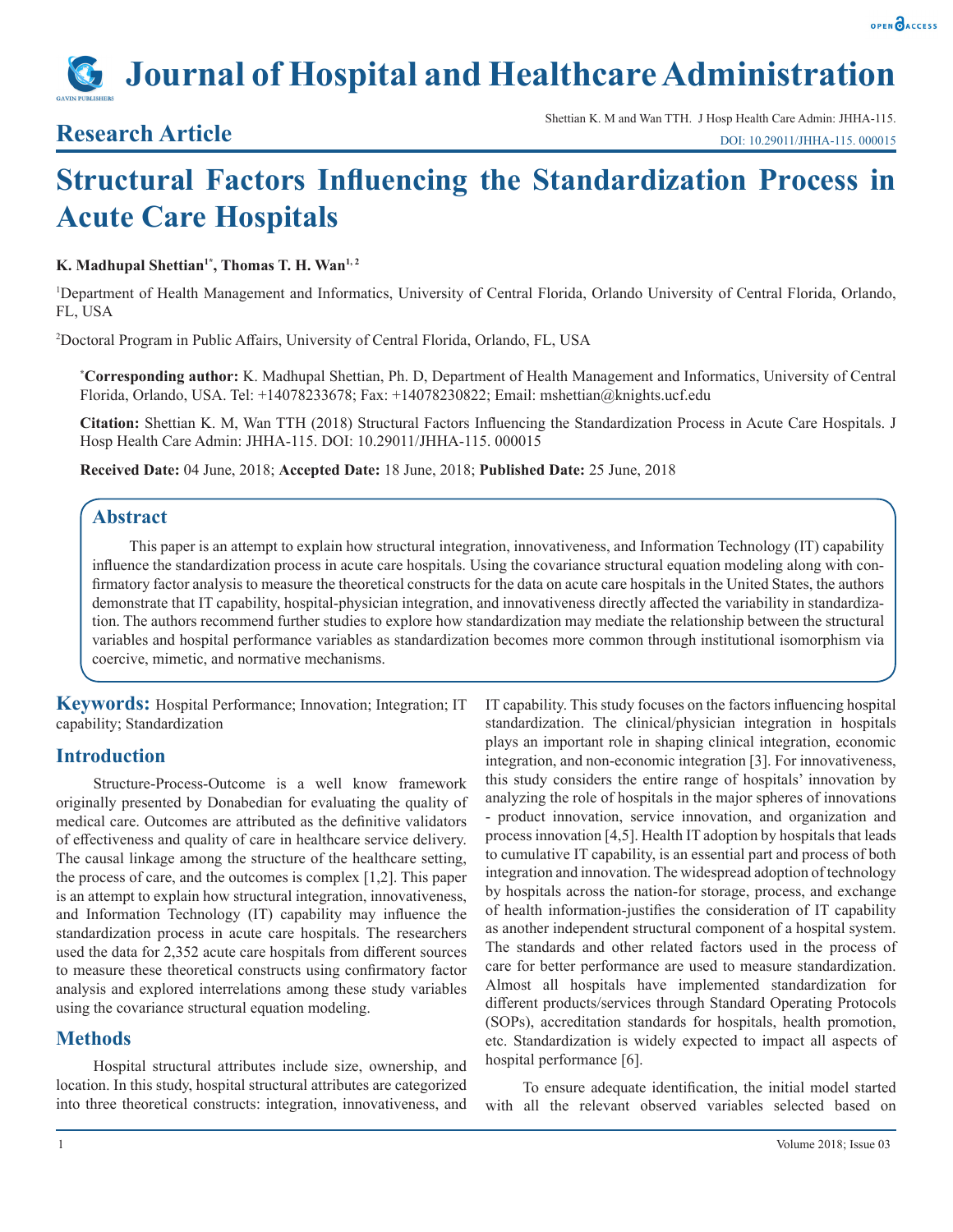**Citation:** Shettian K. M, Wan TTH (2018) Structural Factors Influencing the Standardization Process in Acute Care Hospitals. J Hosp Health Care Admin: JHHA-115. DOI: 10.29011/JHHA-115. 000015

organizational theories. In order to obtain standardized estimates, the model considered at least one variable as a marker, by setting the loadings to 1. These models were refined to obtain better Goodness of Fit (GOF) or model fit estimates, by correlating the error variance of some indicators based on the modification indices generated by AMOS and justified by the theoretical understanding of the computation of these indicators that might cause measurement errors. For the purpose of parsimony, the final models excluded some of the indicators if the model estimates remained almost the same. In the first step of model evaluation, parameter estimates with the right sign and size, standard errors within reasonable ranges, correlations of parameter estimates, and squared multiple correlations checked the appropriateness of each variable. In the second step, only absolute and relative fit indices are considered to determine how well the specified model fits the data [7-9].

The measurement of IT capability, integration, innovativeness, and standardization in hospitals is done through the indicators (observed variables) of these constructs that are statistically significant to be a representation of the concepts and the data. To measure these concepts with a certain degree of quantification, driven by the knowledge from the literature review, the researchers used both implicit and explicit criteria available in the data sets [2].

The researchers merged the relevant data sets from the Centers for Medicare & Medicaid Services (CMS) Hospital Compare, American Hospital Association (AHA) survey, and Healthcare Information and Management Systems Society (HIMSS) Analytics for over 3,000 acute care hospitals into a single relational database. As a convenient sampling method, the researchers obtained the data that includes all the observed variables that are usable for the measurement of constructs. The data were prepared and validated by comparing, combining, and transforming the data elements for use in the computation of scales for measurement indicators. The final data sets comprised 2,352 acute care hospitals with complete information in regard to three data sources. This sample size represents more than half of the hospital universe in the United States.

Considering both pedagogical and logical perspectives, the researchers selected statistical techniques - Confirmatory Factor Analysis (CFA) and covariance Structural Equation Modeling (SEM) - to explore and explain the interrelations among the study variables. The researchers scrutinized the data definitions and methodology of surveys and assignments of scores from CMS, AHA, and HIMSS sources to ensure content validity of the data elements used in the computation of indicator scales. Descriptive statistical analyses of all the variables were done, using exploratory descriptive statistics and frequency distributions with normality tests to understand the data and their distributions.

#### **Measurement Models**

The researchers performed Confirmatory Factor Analysis (CFA) of latent constructs, using IBM SPSS 24 AMOS Graphics to test the measurement models using the data files from SPSS. To ensure adequate identification, the initial model started with all relevant and observed variables selected on the theoretical basis.

#### **Measuring IT Capability**

To assess the cumulative IT capability in hospitals, this study utilized parameters (indicators) from HIMSS Analytics - Maturity Models, Electronic Medical Record Adoption Model (EMRAM℠), and the hospital survey supported by the Office of the National Coordinator for Health IT (ONC) - added as an appendix to the AHA annual survey.

The EMR Adoption Model℠ specifies eight stages (0 through 7) that HIMSS assigns to the hospitals based on criteria set forth. The data for these stages and the other parameters are available in the HIMSS Analytics(R) databases. The ONC-AHA survey has two levels (basic and full) under four categories: (a) electronic clinical information, (b) computerized provider order entry, (c) results management, and (d) decision support with subsections under each of these categories. The data source for these survey results is available from AHA Annual Survey IT Database. The EMRAM stages indicate increasing levels of clinical computing sophistication with one worldwide global standard that focuses on the workflow implications as well as installed technology.

The study uses a reflective indicator ARRA computed on several data elements that indicate the responses and published dates of CMS Meaningful Use attestations, responses to ARRA questions on Health Story implementation using HL7, speech recognition, and discrete data integration. The indicator CPOE is a scale on the percentage of affiliated physicians using the Computerized Provider Order Entry (CPOE); it is the percentage of CPOE use in various departments and mandatory CPOE use in hospitals. The EMRAM scale is based on the number of years that HIMSS validated hospitals stage 6 and stage 7 and it includes responses to various advanced features implementation questions. The indicator EMRMU is a scale based on the percentage of EMR use, the Meaningful Use attestations and the use of certified EHR. The OQR is a scale on the responses to the outpatient quality reporting health IT measures of CMS.

#### **Measuring Integration**

Integration in hospitals can include physicians or practices, ambulatory surgery centers, urgent care centers, laboratories, skilled nursing facilities, rehab centers, and patients. Integration can be structural, technical, functional, clinical, economic, and noneconomic. In this study, only the indicators pertaining to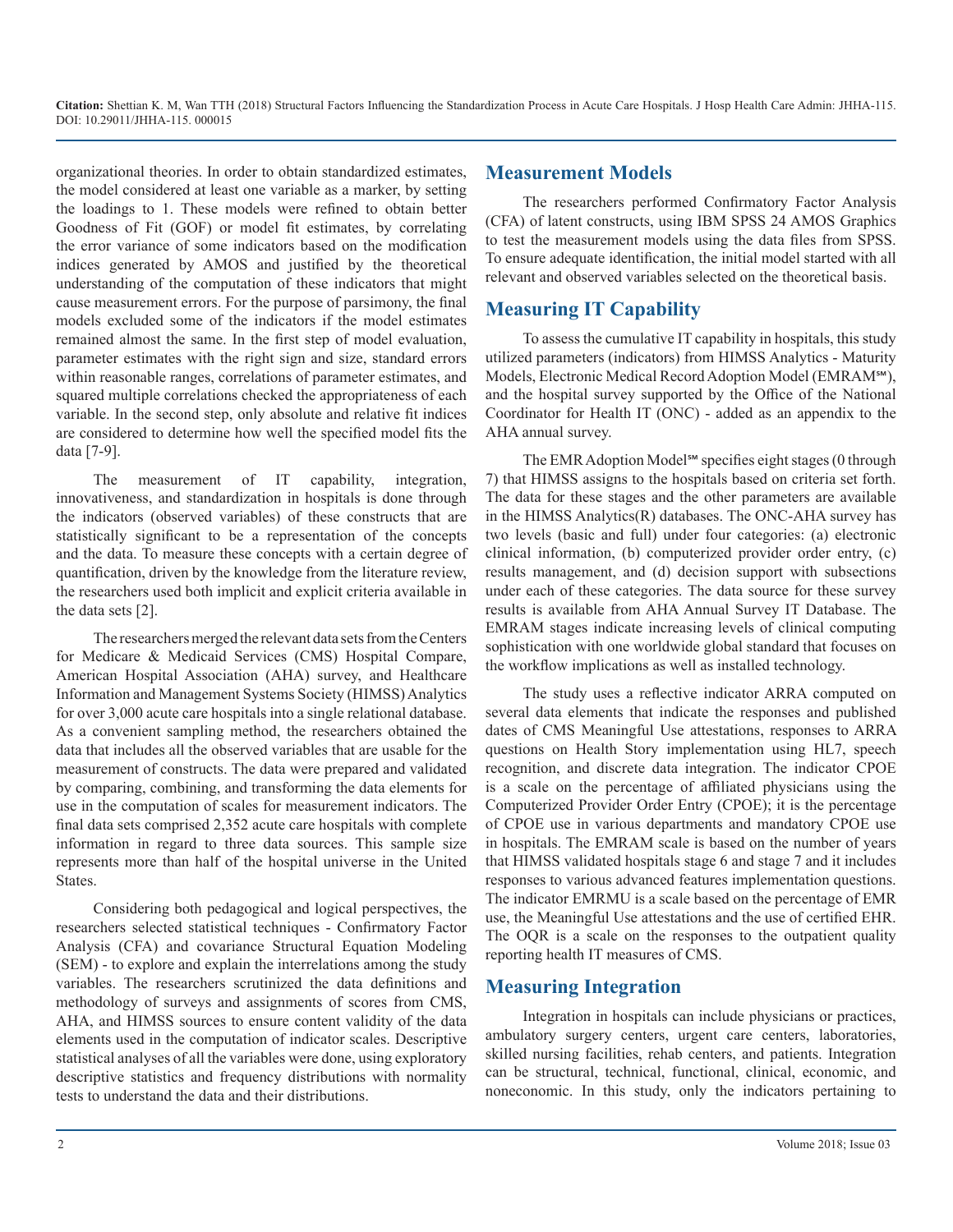physician integration are considered. This section discusses the four reflective indicators used to measure hospital-physician integration.

The SRVC is a scale based on the responses to over 100 questions in the AHA survey. These questions pertain to various physician services integrated into the hospital such as cardiac, orthopedic, and surgical services. The scale PHYARR is a scale based on the number of arrangements that hospitals or the hospital systems have with the physicians to work together. These are the arrangements like management service organization, closed/open physician-hospital organization, and integrated salary model. The indicator TOTPHYSNS is total number of physicians integrated into the hospital or hospital system based on several hospitalphysician arrangements. The scale CLINI measures the clinical integration based on the percent range of physician documentation captured from structured templates, the percentage of physicians using the physician documentation system, and the percentage range of all medical orders entered by physicians using CPOE.

#### **Measuring Innovativeness**

Innovativeness is a means to change an organization, in terms of process, structure, or technology adoption, a proactive move to influence the environment and achieve competitive or economic advantage; and thereby enhance overall performance [10]. The innovativeness falls under the categories: product innovation (medical devices), service innovation (treatments and procedures), organization innovation, and process innovation. This study derives five indicators based on the scales computed from various services related questions in the AHA survey. The indicator PROCEDR is scale based on innovations in treatments and procedures such as extracorporeal shock waved lithotripter, hemodialysis, and robotassisted walking therapy. The indicator IPSVCS is a scale based on services such as swing bed services, inpatient palliative care, and patient-controlled analgesia. The 'yes' responses to questions such as occupational health services, immunization program, and social work services compute the scale for the indicator HEALTHSVC. The responses to questions like outpatient surgery, home health services, and sleep center compute the scale for the indicator

OPSVCS. The responses to questions such as robotic surgery, proton beam therapy, and Computed-Tomography (CT) scanner compute the scale for MEDTECH indicator.

#### **Measuring Standardization**

Standardization, a process indicator, is very difficult to be quantified or measured since most of the process data are not adequately captured in the official hospital survey files. However, as the accreditation and certification authorities require adherence to the standards set forth by them, researchers were able to use the indirect measures to assess the standardization in the hospitals. We selected five indicators to measure the standardization based on the standardization implemented through process standards, hospital quality initiatives (HQI), accreditations/certifications, structural measures, and the standards for timely effective care. We computed the indicator STDSCO by assigning scores to the accreditations from organizations like TJC, Det Norske VERITAS (DNV), magnet status, Medicare certifications from CMS, and memberships of AMA, and AHA. The analysis included the average scores of HQI standards to compute the indicator HQI, sum of scores of processes of care standards to compute PROCESS, the count of structural standard measures adopted to calculate STRUC, and the average scores of timely and effective care standards to compute the indicator TEC.

#### **Results**

We treated the construct "standardization" as an endogenous process variable that mediates the relationship of exogenous structure variables such as IT capability, innovativeness, and integration to endogenous outcome variables such as efficiency, patient safety, and effectiveness. Figure 1 presents a reasonably well-fitted covariance structure equation model, which enables us to analyze the effects of structural factors on standardization. Table 1 shows the estimates and model fit statistics of the model. The major results are: 1) all three structural factors had statistically significant and positive effects on standardization; 2) the effect of integration was twice as much as that of the two other structural factors; and 3) the structural factors were correlated.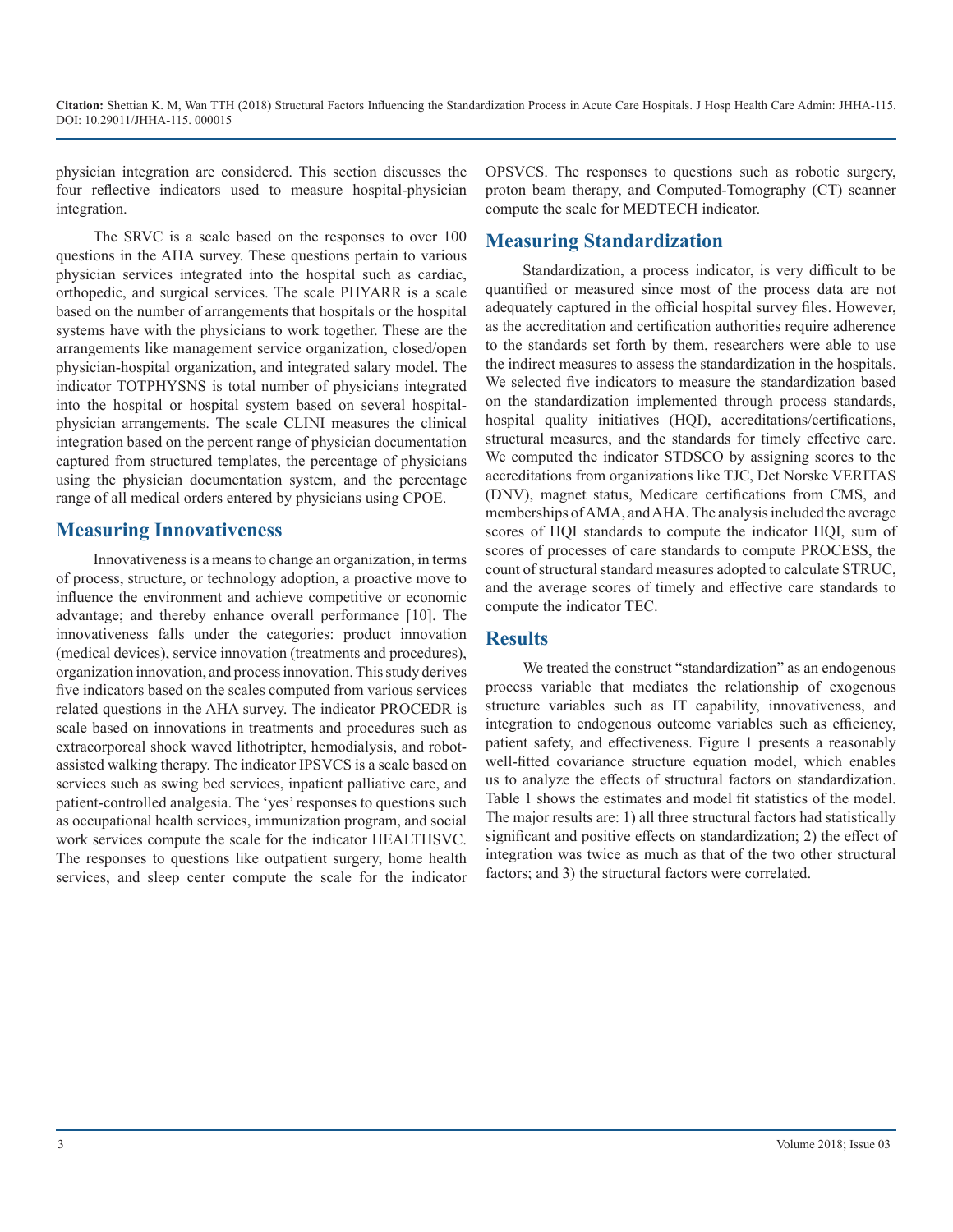**Citation:** Shettian K. M, Wan TTH (2018) Structural Factors Influencing the Standardization Process in Acute Care Hospitals. J Hosp Health Care Admin: JHHA-115. DOI: 10.29011/JHHA-115. 000015



**Figure 1:** Covariance Structural Equation Model for Standardization in Acute Care Hospitals.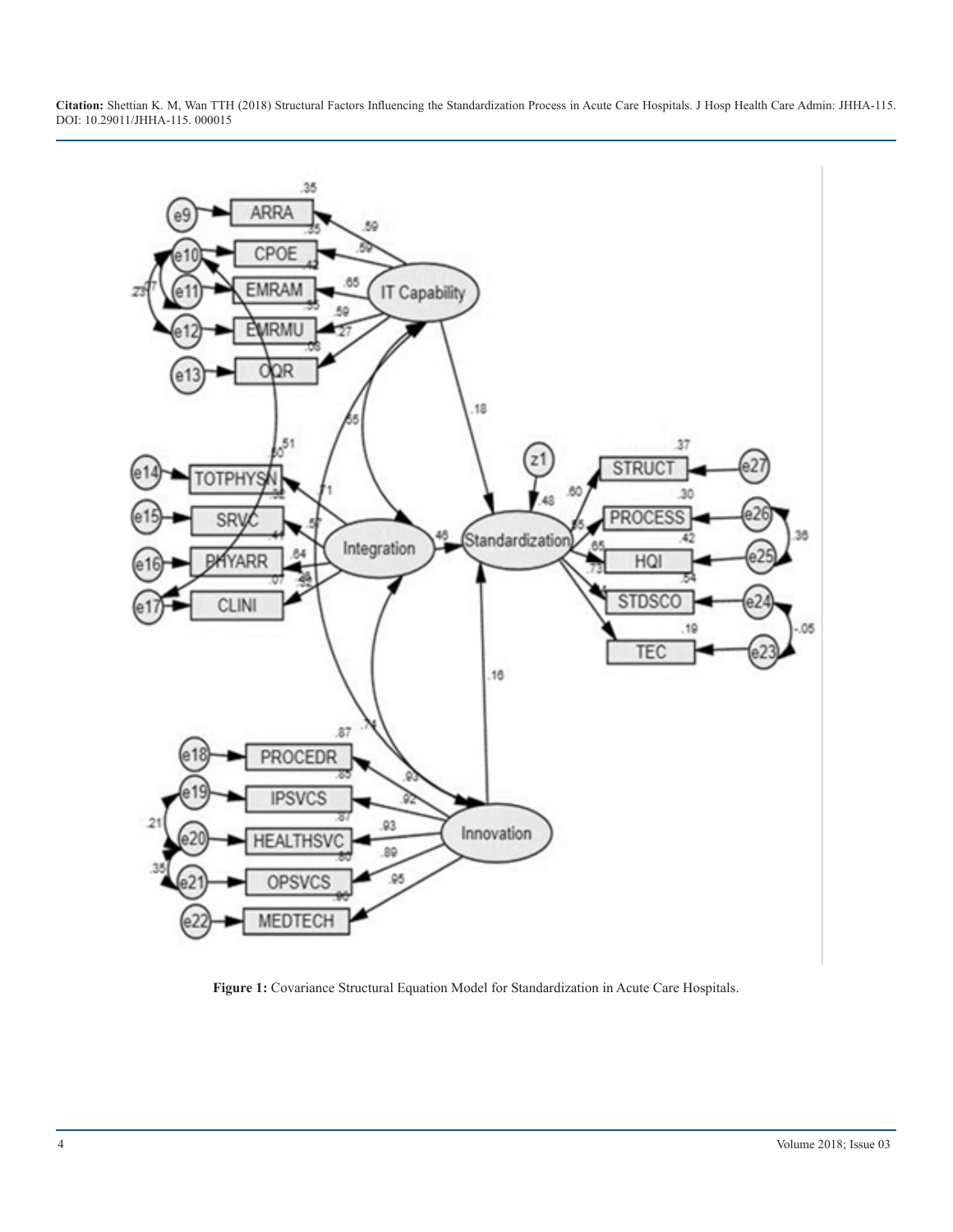**Citation:** Shettian K. M, Wan TTH (2018) Structural Factors Influencing the Standardization Process in Acute Care Hospitals. J Hosp Health Care Admin: JHHA-115. DOI: 10.29011/JHHA-115. 000015

| Indicator                             |                                                                                       | Std. Reg. Wt. | Reg. Wt. | S.E. | C.R.  | P |
|---------------------------------------|---------------------------------------------------------------------------------------|---------------|----------|------|-------|---|
| Standardization <--- IT Capability    |                                                                                       | .181          | .021     | .004 | 5.152 | * |
| Standardization <--- Innovation       |                                                                                       | .158          | .178     | .048 | 3.728 | * |
| Standardization <--- Integration      |                                                                                       | .455          | .046     | .007 | 6.668 | * |
| <b>Correlation between constructs</b> | Squared Multiple Correlations $(R^2)$ Estimate:<br>Standardization.431<br>Correlation |               |          |      |       |   |
|                                       |                                                                                       |               |          |      |       |   |
| Integration $\leq$ -> IT Capability   | .554                                                                                  |               |          |      |       |   |
| $In novation \leq~$ -> Integration    | .742                                                                                  |               |          |      |       |   |
| $Innovation < -$ IT Capability        | .324                                                                                  |               |          |      |       |   |

OO0; RMR=153.189, GFI=.921, AGFI=.  $= 0.905$ , IFI=.928, TLI=.911, CFI=.927, FMIN=.883, RMSEA = .077, AIC=2178.001, HOELTER (.01) =190

**Table 1:** Estimates and GOF Statistics for Standardization SEM.

### **Discussion**

The research question sought to determine the interrelationships among IT capability, integration, innovativeness, and standardization. In accordance to the hypothesis, confirmatory factor analysis of these constructs confirmed that IT capability, integration, innovativeness, and standardization were four distinct concepts that showed the positive structural and functional relationships among themselves. The constructs IT capability, integration, and innovativeness represent the hospital structure characteristics whereas standardization is an attribute of the processes in hospital operations.

The findings on covariance structural model demonstrate that IT capability, hospital-physician integration, and innovativeness directly affected the variability in standardization. The impact of integration on standardization was much larger than IT capability and innovativeness, with a standardized regression weight of 0.47 compared to the weights of IT capability (.16) and innovativeness (.18). This was a very important finding which demonstrated that hospitals should focus on standardization aspects as they invest in IT capability, hospital-physician integration, and innovations. Furthermore, standardization may mediate the relationship between the structural variables and hospital performance variables. This should be explored in the future.

Among the reflective indicators for IT capability, the significant ones were CPOE, adherence to the Health Information Technology for Economic and Clinical Health (HITECH) Act requirements, meaningful use of EMR, and achieving higher stages in EMRAM validation [11]. The hospital-physician integration seemed to be vital for hospitals as integration benefits greatly

from IT capability and positively influences standardization. The indicators of integration such as clinical integration, arrangements to collaborate with physicians, and physician services provided by the hospital were all very significant [12,13].

The analysis discovered that standardization can be the mediator through which the structural factors indirectly affect the variability in performance measurements. The reflective indicators of IT capability, integration, and innovativeness have positive influences on standardization and may eventually lead to better performance.

Being a recursive and infinite process, the standardization should optimize compatibility, interoperability, repeatability, and usability over time, positively influencing the hospital overall performance. This is possible only if there is consensus and collaboration among all stakeholders and there is an ongoing evaluation of standardization process.

The most significant contribution of this study is the introduction of standardization concepts in the evaluation of performance measurement. As standardization through coercive, mimetic, and normative mechanisms derived from the institutional theory - becomes more common through system integration and increased governance, there is a greater need for research on the impact of institutional isomorphism on standardization and performance [14].

The technology adoptions, diffusion of innovations, and integration may reach a threshold beyond which the enhancements provide only legitimacy rather than improve performance [14]. The ability and willingness of the patients to travel also changes the market dynamics. Hospitals lean towards integrating more